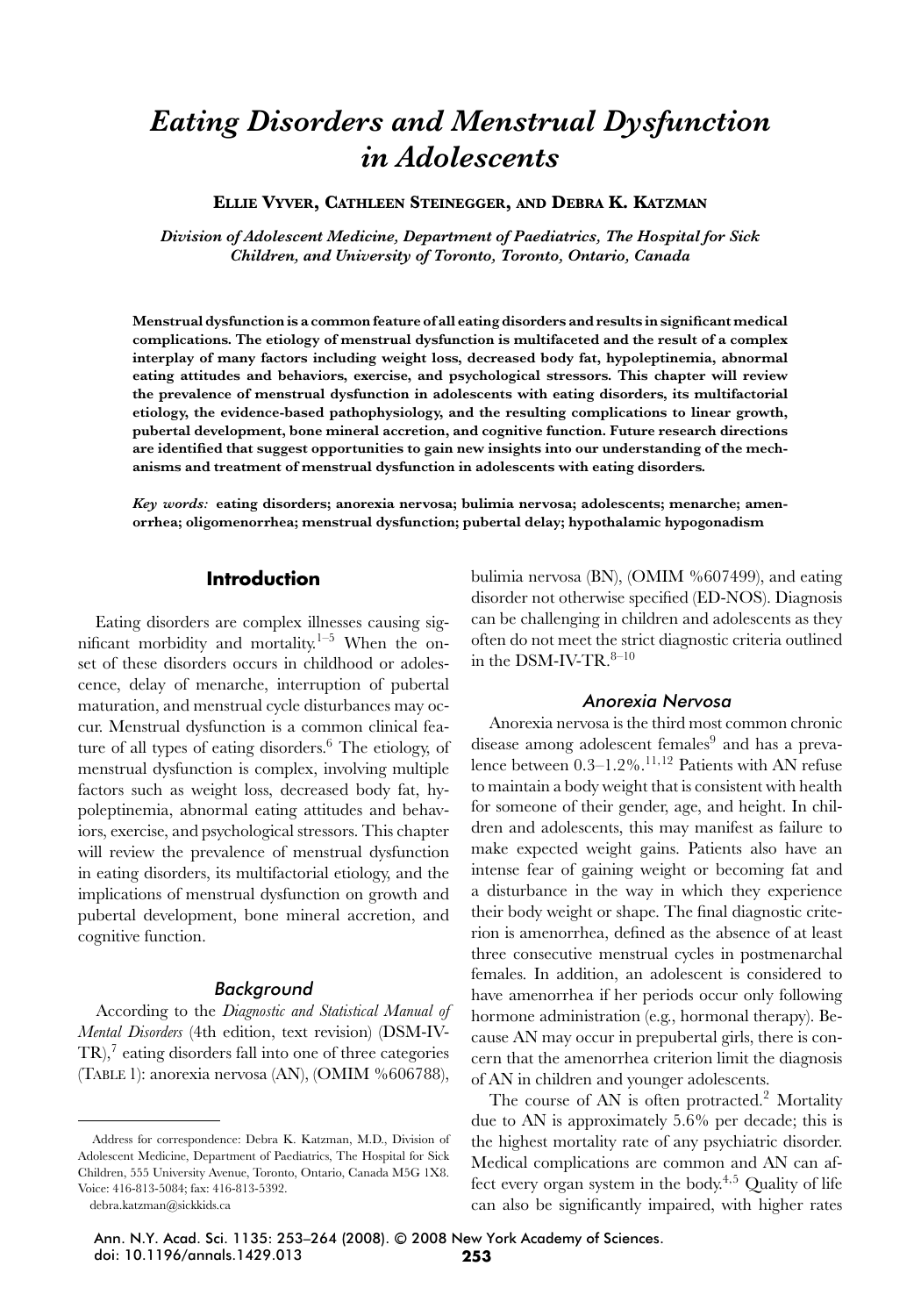| Eating disorder                               | DSM-IV-TR criteria                                                                                                                                                                                                                                                                                                                                                                                                                                                                                                                                                                                                                                                                                                                                                                                                                                                                                                                                                                                                                                                                               |
|-----------------------------------------------|--------------------------------------------------------------------------------------------------------------------------------------------------------------------------------------------------------------------------------------------------------------------------------------------------------------------------------------------------------------------------------------------------------------------------------------------------------------------------------------------------------------------------------------------------------------------------------------------------------------------------------------------------------------------------------------------------------------------------------------------------------------------------------------------------------------------------------------------------------------------------------------------------------------------------------------------------------------------------------------------------------------------------------------------------------------------------------------------------|
|                                               | Anorexia nervosa A. Refusal to maintain body weight at or above a minimally normal weight for age and height (e.g., weight<br>weight loss leading to maintenance of body weight <85% of that expected, or failure to make expected<br>weight gain during period of growth, leading to weight <85% of that expected)<br>B. Intense fear of gaining weight or becoming fat, even though underweight<br>C. Disturbance in the way in which one's body weight or shape is experienced, undue influence of body<br>body weight or shape on self-evaluation, or denial of the seriousness of the current low body weight<br>D. In postmenarchal females, amenorrhea, i.e., absence of at least three consecutive menstrual cycles.<br>(A woman is considered to have amenorrhea if her periods occur only following hormone, e.g.,<br>estrogen, administration.)<br>Specify type:<br>Restricting Type: during the current episode of anorexia nervosa, the person has not regularly engaged in<br>binge-eating or purging behavior (i.e., self-induced vomiting or the misuse of laxatives, diuretics, |
|                                               | or enemas)<br>Binge-Eating/Purging Type: during the current episode of anorexia nervosa, the person has regularly<br>engaged in binge-eating or purging behavior (i.e., self-induced vomiting or the misuse of laxatives,<br>diuretics, or enemas)                                                                                                                                                                                                                                                                                                                                                                                                                                                                                                                                                                                                                                                                                                                                                                                                                                               |
| Bulimia nervosa                               | A. Recurrent episodes of binge eating. An episode of binge eating is characterized by both of the following:<br>1. Eating, in a discrete period of time (e.g., within any 2-hour period), an amount of food that is definitely<br>larger than most people would eat during a similar period of time and under similar circumstances<br>2. A sense of lack of control over eating during the episode (e.g., a feeling one cannot stop eating or control<br>what or how much one is eating)                                                                                                                                                                                                                                                                                                                                                                                                                                                                                                                                                                                                        |
|                                               | B. Recurrent inappropriate compensatory behavior to prevent weight gain, such as self-induced vomiting;<br>misuse of laxatives, diuretics, enemas, or other medications; fasting; or excessive exercise                                                                                                                                                                                                                                                                                                                                                                                                                                                                                                                                                                                                                                                                                                                                                                                                                                                                                          |
|                                               | C. The binge eating and inappropriate compensatory behaviors both occur, on average, at least twice a<br>week for 3 months                                                                                                                                                                                                                                                                                                                                                                                                                                                                                                                                                                                                                                                                                                                                                                                                                                                                                                                                                                       |
|                                               | D. Self-evaluation is unduly influenced by body shape and weight<br>E. The disturbance does not occur exclusively during episodes of anorexia nervosa<br>Specify type:                                                                                                                                                                                                                                                                                                                                                                                                                                                                                                                                                                                                                                                                                                                                                                                                                                                                                                                           |
|                                               | Purging Type: during the current episode of bulimia nervosa, the person has regularly engaged in self-<br>induced vomiting or the misuse of laxatives, diuretics, or enemas                                                                                                                                                                                                                                                                                                                                                                                                                                                                                                                                                                                                                                                                                                                                                                                                                                                                                                                      |
|                                               | Nonpurging Type: during the current episode of bulimia nervosa, the person has used other inappropriate<br>compensatory behaviors, such as fasting or excessive exercise, but has not regularly engaged in self-<br>induced vomiting or the misuse of laxatives, diuretics, or enemas                                                                                                                                                                                                                                                                                                                                                                                                                                                                                                                                                                                                                                                                                                                                                                                                            |
| Eating disorder<br>not otherwise<br>specified | The Eating Disorder Not Otherwise Specified category is for disorders of eating that do not meet the<br>criteria for any specific eating disorder.                                                                                                                                                                                                                                                                                                                                                                                                                                                                                                                                                                                                                                                                                                                                                                                                                                                                                                                                               |
|                                               | Examples include:                                                                                                                                                                                                                                                                                                                                                                                                                                                                                                                                                                                                                                                                                                                                                                                                                                                                                                                                                                                                                                                                                |
|                                               | 1. For females, all of the criteria for anorexia nervosa are met except that the individual has regular menses<br>2. All of the criteria for anorexia nervosa are met except that, despite significant weight loss, the individu-<br>al's current weight is in the normal range                                                                                                                                                                                                                                                                                                                                                                                                                                                                                                                                                                                                                                                                                                                                                                                                                  |
|                                               | 3. All of the criteria for bulimia nervosa are met except that the binge eating and inappropriate compensatory<br>compensatory mechanisms occur at a frequency of less than twice a week or for a duration of less than<br>3 months                                                                                                                                                                                                                                                                                                                                                                                                                                                                                                                                                                                                                                                                                                                                                                                                                                                              |
|                                               | 4. The regular use of inappropriate compensatory behaviors by an individual of normal body weight after eating<br>eating small amounts of food (e.g., self-induced vomiting after the consumption of two cookies)<br>5. Repeatedly chewing and spitting out, but not swallowing, large amounts of food                                                                                                                                                                                                                                                                                                                                                                                                                                                                                                                                                                                                                                                                                                                                                                                           |
|                                               | 6. Binge-eating disorder: recurrent episodes of binge eating in the absence of the regular use of inappropriate<br>compensatory behaviors characteristic of bulimia nervosa                                                                                                                                                                                                                                                                                                                                                                                                                                                                                                                                                                                                                                                                                                                                                                                                                                                                                                                      |

### **TABLE 1. DSM-IV-TR classification of eating disorders***<sup>a</sup>*

*a* Reprinted with permission from the *Diagnostic and Statistical Manual of Mental Disorders, Fourth Edition, Text Revision*, Copyright 2000. American Psychiatric Association.

of social isolation, co-morbid psychiatric disorders, failure to complete educational goals, and unemployment.<sup>3</sup>*,*13–19 Early intervention is crucial for a positive outcome.

# Bulimia Nervosa

Bulimia nervosa has a prevalence of 1–5%.1*,*<sup>11</sup> Patients with BN engage in recurrent episodes of binge eating, characterized by eating a large amount of food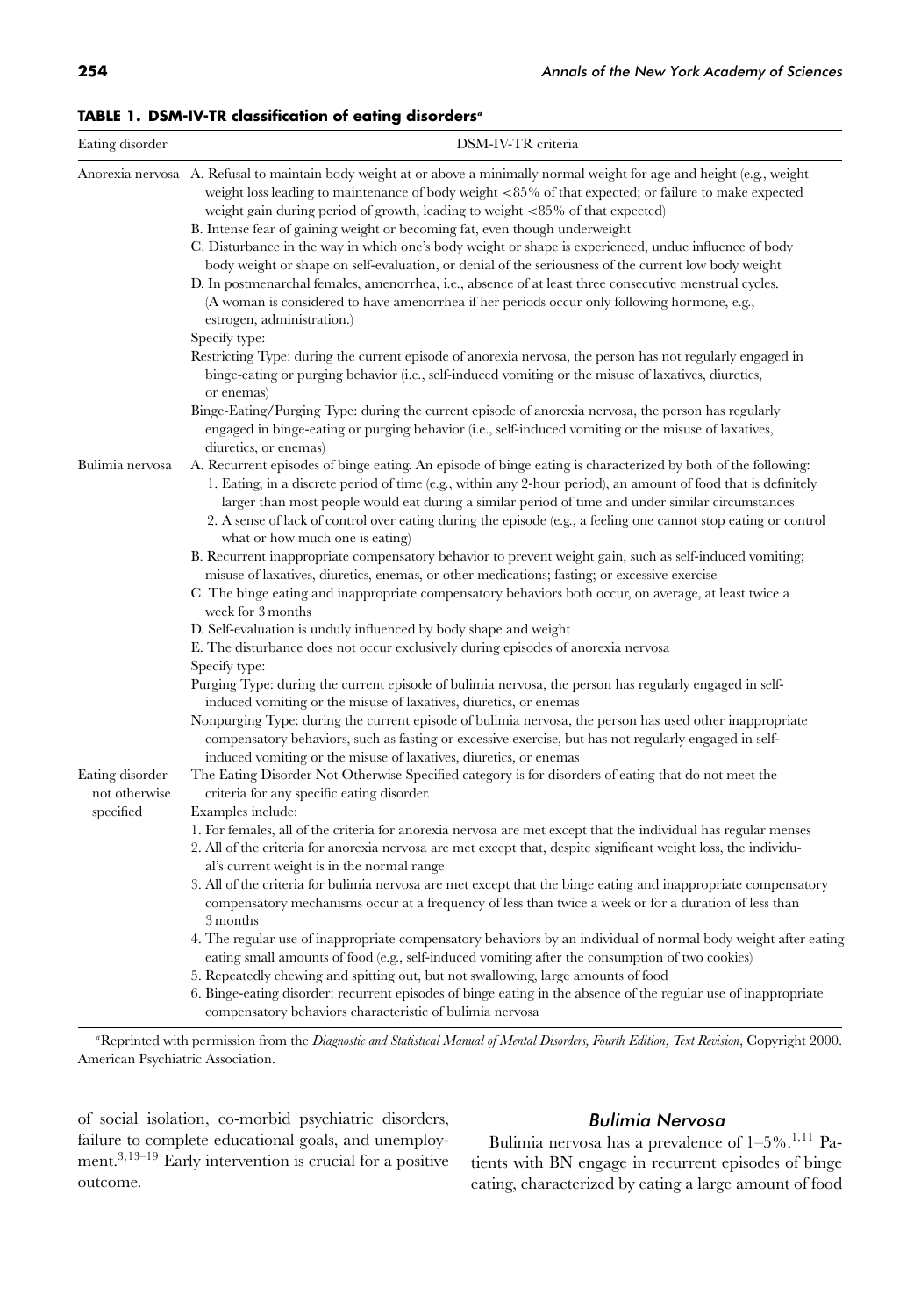in a short period of time, while feeling out of control during this eating behavior. Binge eating episodes result in recurrent inappropriate compensatory behaviors to prevent weight gain, such as self-induced vomiting; misuse of laxatives, diuretics, enemas, or other medications; fasting; or excessive exercise. Similar to AN, patients with BN are overly influenced by body weight and shape. Unlike patients with AN, patients with BN can be normal weight, overweight, or underweight.

BN is associated with a variable course, with many patients achieving a good outcome and others having a chronic and relapsing course.<sup>20–24</sup> Outcome studies in patients with BN report a mortality rate ranging from 0–1.1% and this varies with duration of followup.<sup>13</sup>*,*20*,*21*,*<sup>23</sup> The binge/purge symptoms of BN can result in medical complications as well as impairment in social, school, and work functioning.<sup>3</sup>*,*13*,*20–24 BN is also associated with higher rates of co-morbid psychiatric disorders and substance abuse. $20-25$ 

### Eating Disorder Not Otherwise Specified

The prevalence of eating disorder not otherwise specified (EDNOS) is less clear than that of AN and BN because of the heterogeneity of clinically significant eating disorders that fall into this category. ED-NOS covers a range of clinically significant disordered eating behaviors (TABLE 1), including those that meet some, but not all the criteria for AN or BN, those that have atypical clinical features of AN and BN, and those that have binge-eating disorder. Because of the heterogeneity among patients diagnosed with EDNOS, up to 50–60% of children, adolescents, and young adults with eating disorders will fall into this diagnostic category.8*,*26–29

To date, there are no long-term outcome studies of adolescents or adults diagnosed with EDNOS. As a result, rates of mortality and morbidity in this group are largely unknown. Studies of adults with a diagnosis of EDNOS have shown that the psychopathology and degree of psychosocial impairment in this population closely resembles that of adults with AN and BN.26–28*,*<sup>30</sup> The reports of EDNOS are primarily focused on older adolescents and adults. Therefore, these findings cannot be generalized to all adolescents with EDNOS.

# **Eating Disorders and Menstrual Dysfunction**

Amenorrhea is one of the four diagnostic criteria of AN.<sup>7</sup> However, many patients with BN and EDNOS also experience amenorrhea or oligomenorrhea.6*,*31–37 Whether or not amenorrhea should be included as a diagnostic criterion for children and adolescents is a matter of great debate.<sup>9</sup>*,*<sup>38</sup> The absence of menstrual periods in early puberty and the physiologic irregular menstrual periods that normally occur after menarche, limit the application of this criterion in adolescents.  $\frac{9}{9}$  As well, there is a proportion of females who demonstrate all the signs and symptoms of AN, but continue to menstruate despite being severely undernourished and of low weight.<sup>38</sup>

Despite this ongoing debate, amenorrhea currently exists as part of the diagnostic criteria. Of significance, the onset of an eating disorder before, during, or after puberty can result in primary or secondary amenorrhea or oligomenorrhea.

### Anorexia Nervosa

Amenorrhea associated with AN is thought to be secondary to hypothalamic dysfunction. The cause is unclear, but is associated with multiple factors including weight loss, decreased body fat, hypoleptinemia, abnormal eating attitudes and behaviors, exercise, and psychological stressors. These factors will be discussed in further detail below.

### *Hypothalamic-Pituitary-Ovarian Axis*

Adolescents with AN have hypothalamic hypogonadism with impaired gonadotropin-releasing hormone (GnRH) secretion by the hypothalamus and low serum levels of luteinizing hormone (LH), follicularstimulating hormone (FSH), and estradiol.<sup>39-41</sup> During healthy pubertal development, LH levels show a typical pattern of progression from prepuberty to adulthood.42 Prepubertal children have low levels of LH, with minimal variation during the day and night. With the onset of puberty, there is an increase in LH secretion by the pituitary gland during sleep. As puberty progresses, LH secretion occurs both day and night, with LH secretion remaining greatest at night. By adulthood, there is episodic LH secretion of equal frequency and amplitude that occurs during waking and sleeping (FIG. 1). Reports have shown that adolescents with AN display a prepubertal or early pubertal pulsatile secretion pattern of LH. Boyar *et al.*<sup>43</sup> demonstrated age-inappropriate 24-hour LH secretion patterns in females ages 17 to 23 years with AN and primary or secondary amenorrhea (FIGS. 2 and 3). These findings suggest that females with AN have a regression of the hypothalamic-pituitary-ovarian axis, with an associated arrest in normal menstrual functioning.

### *Menstrual Function and Body Weight*

The growing literature on the return of menstrual function in females with AN helps to explain in part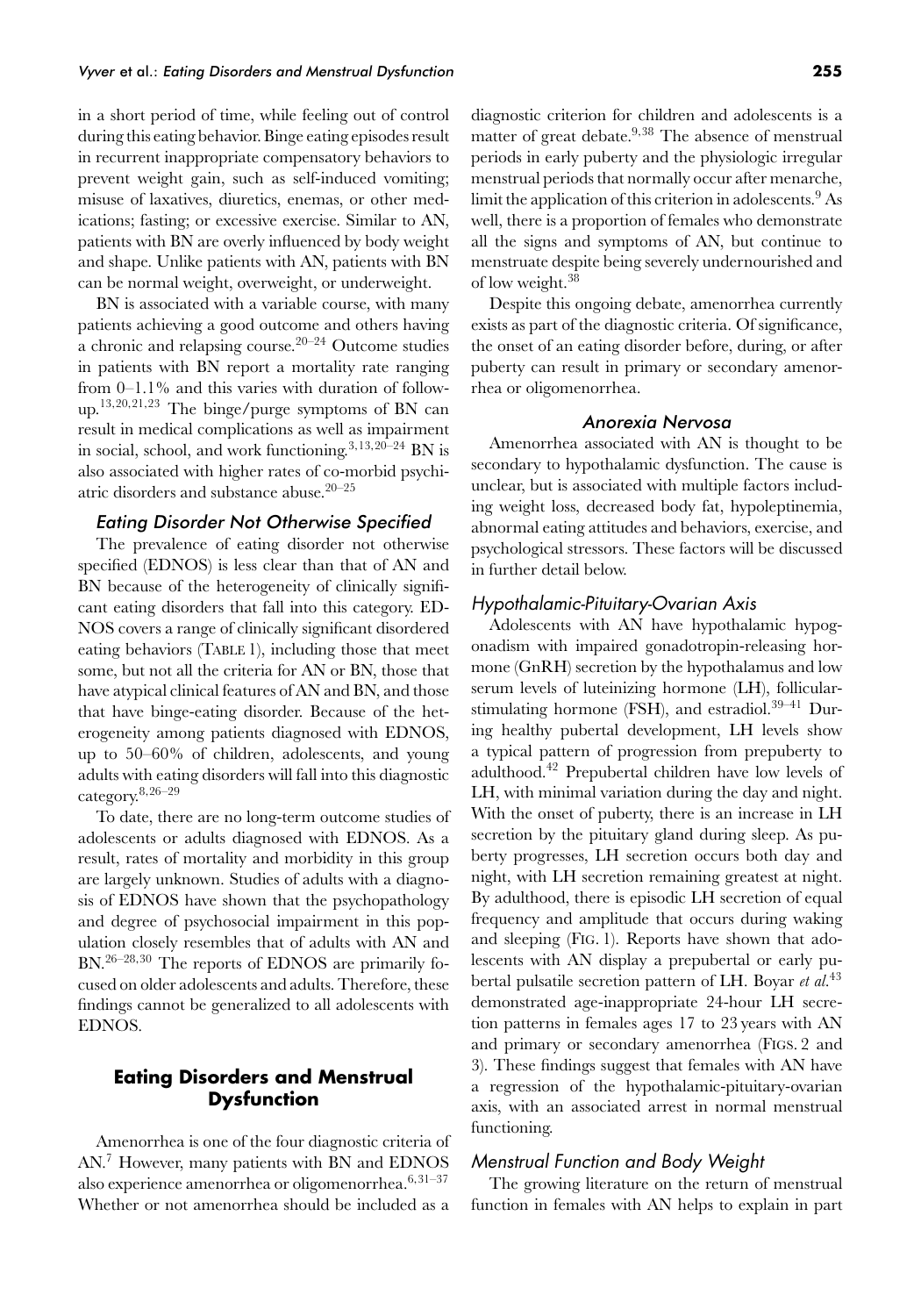

**FIGURE 1.** *Progression of LH secretion pattern from prepuberty to adulthood. (From Ref. 42. Reprinted by permission.)*

the relationship between the amenorrhea of AN and body weight. When reviewing this literature, it is important to keep in mind that the definition of "ideal body weight" (IBW) differs widely across studies, making the results difficult to compare.

Golden *et al.*<sup>44</sup> measured body weight, percent body fat using skinfold measurements, and serum LH, FSH and estradiol levels at baseline and every three months until return of menses in a cohort of adolescent girls with AN and secondary amenorrhea. Return of menses occurred at 90% of IBW (defined as the median weight for height and age using National Center for Health Statistics tables) in 86% of adolescents within 6 months of achieving this weight. The group reported that adolescents with secondary amenorrhea needed to be at a weight that was 2.05 kg greater than the weight at which they lost their menstrual period for menstruation

#### **256 Annals of the New York Academy of Sciences 256**

to resume. The return of menses was also associated with a serum estradiol *>*110 pmol/L. Finally, there was no significant difference in body weight, body mass index (BMI), and % body fat between patients who had a return of menstrual function with those who did not. A retrospective study by Shomento and Kreipe<sup>45</sup> found similar results, with the return of menses occurring at 92% of IBW.

Swenne<sup>46</sup> demonstrated that the return of menses was achieved when patients reached a weight consistent with their prepubertal growth trajectory. This group suggested that target weight should be based on a patient's individual pre-illness growth curve percentile (i.e., their inborn genetic potential) as opposed to population norms of weight for height since there are a proportion of adolescent females who need to achieve a weight or BMI above the population average in order to menstruate.

The use of pelvic ultrasound has been useful in determining the return of menstrual function. In underweight and hypoestrogenemic adolescents with AN, the ovaries are small and amorphous, and the uterus regressed to a prepubertal size with a very thin or undetectable endometrium. As adolescents with AN gain weight, the ovaries develop small multifollicular cysts and the uterus increases in size. $47$  Return to normal menstrual function correlates with the appearance of a dominant ovarian follicle and ovarian and uterine maturity. In one study, the dominant ovarian follicle correlated with premorbid weight, not simply BMI.<sup>48</sup> In another study, ovarian and uterine maturity was associated with return of menses within 12 months in 50% of adolescents with AN who reached 96.5% of their IBW.<sup>49</sup> Key *et al.*<sup>50</sup> showed that 88% of adolescents with AN required a weight-to-height ratio of  $100\%$  (BMI = 20), as determined by Tanner– Whitehouse British Standards, to achieve reproductive maturity on pelvic ultrasound. In this study, only 11% of patients attained ovarian and uterine maturity at 90% IBW. The authors suggest that aiming for weight gain to 90% of IBW in adolescents with AN will result in a significant percent who will remain amenorrheic or not achieve full reproductive maturity. Therefore, persistent amenorrhea may reflect the fact that an adolescent with AN is not truly "weight recovered" despite being at a weight within the normal range for their age and height.

### *Menstrual Function and Fat Mass*

In an early study examining amenorrhea in adolescent females with AN, Frisch and McArthur<sup>51</sup> proposed the critical weight or fat mass hypothesis for the onset of menarche or resumption of menses. The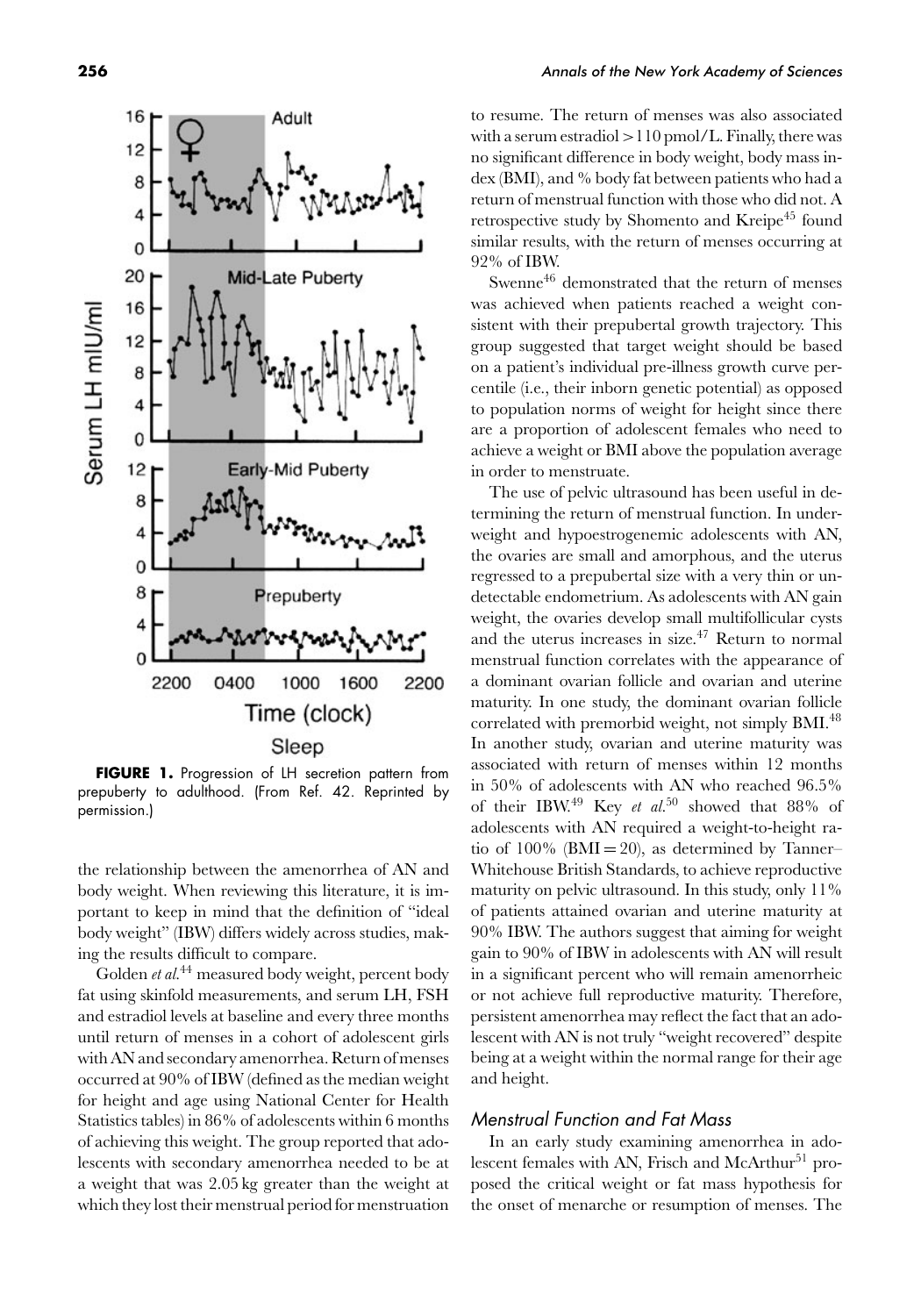

**FIGURE 2.** *Immature 24-hour LH secretion pattern in a 20-year-old female with AN and primary amenorrhea. The pattern is characteristic of premenarche, suggesting an arrest in menstrual functioning. (From Ref. 43. Copyright* -*c 1974 Massachusetts Medical Society. All rights reserved.)*



**FIGURE 3.** *Immature 24-hour LH secretion pattern in a 21-year-old female with AN and secondary amenorrhea. The pattern shows regression to a prepubertal pattern, with low levels of LH and no pulsatility. (From Ref. 43. Copyright* -*c 1974 Massachusetts Medical Society. All rights reserved.)*

authors suggested that the minimum or threshold weight for height for menarche is at approximately 17% fat as a percentage of body weight. Additionally, the authors reported that an average of 26–28% fat as a percentage of body weight is achieved at the completion of normal growth and that a minimum weight representing 22% body fat is required for the maintenance or resumption of menses in females greater than 16 years of age.

More recently, Misra *et al.*<sup>52</sup> demonstrated that high baseline cortisol levels predict increases in body fat and that increases in body fat predicted recovery of menses in adolescents with AN. When mensesrecovered young women with AN were compared both with those who had not recovered their menses and with controls, menses-recovered women had higher baseline cortisol levels and greater increases in leptin than did controls and greater increases in fat mass than women not menses-recovered and controls. In a logistic regression model, increasing fat mass predicted menstrual recovery and baseline cortisol levels strongly predicted increases in the percentage of body fat.<sup>52</sup>

The reasons for preservation of menstrual function in some very underweight patients are unclear. Miller *et al.*<sup>53</sup> studied 116 underweight young adult women in their 20s. Seventy-four of the subjects met all the criteria for AN, while the remaining 42 subjects met all criteria for AN except for amenorrhea. The two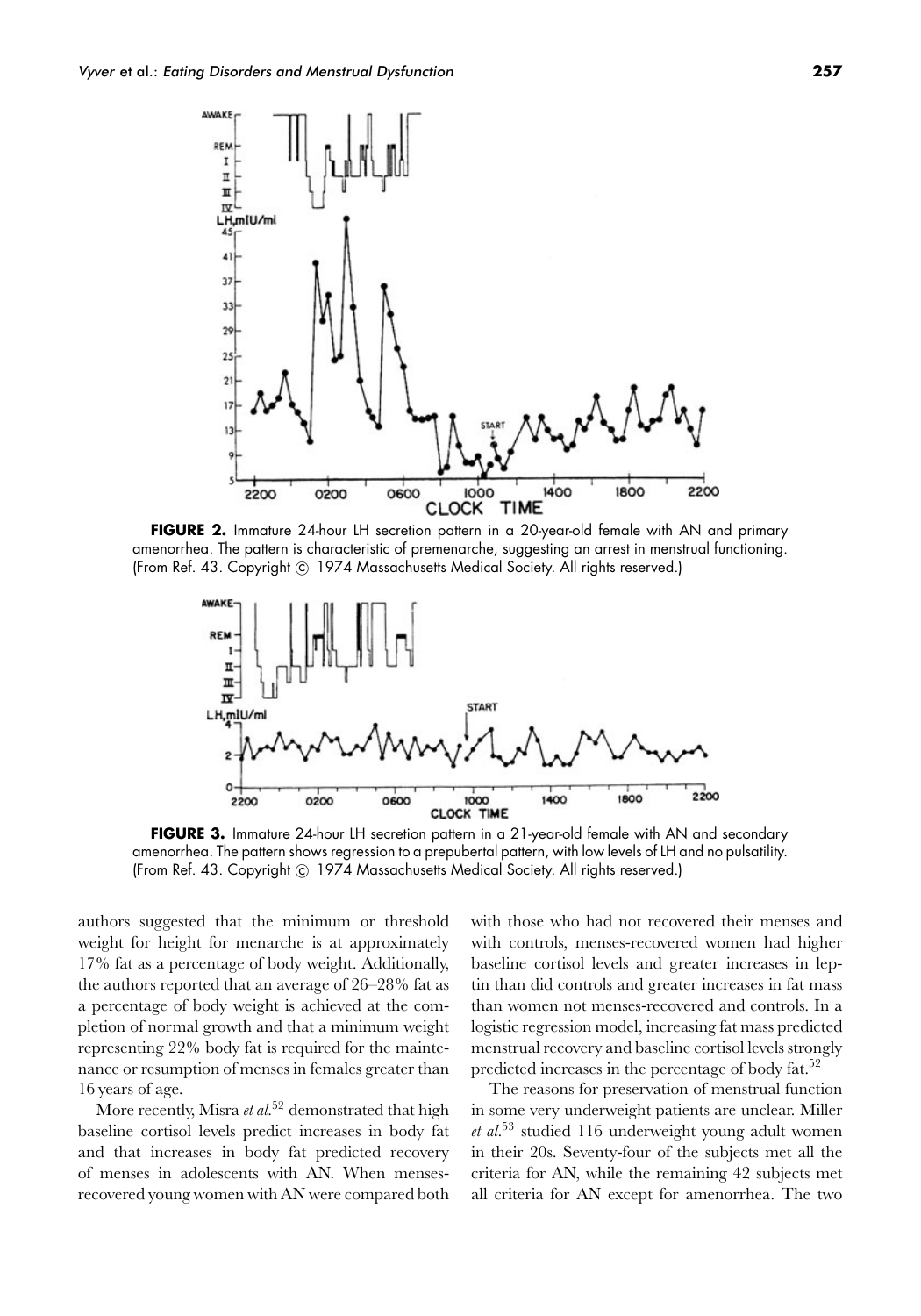groups did not differ in percent IBW (determined by the 1959 Metropolitan Life Tables), BMI, duration of AN, age at menarche, and hours per week of exercise. However, the menstruating group had a significantly different body composition with a higher fat mass, visceral fat mass, and percent body fat. This study suggested that relative sparing of fat mass in the face of severe malnourishment may be critical to the preservation of menstrual function. In addition, menstruating patients were also found to have higher levels of leptin and insulin-like growth factor I (IGF-I), which are discussed in greater detail in the next section.

### *Menstrual Function and Leptin*

Low levels of the hormone leptin may contribute to the hypogonadism of starvation. Leptin is a protein hormone secreted by adipocytes that is involved in energy homeostasis. Leptin levels are thought to represent the fat stores in the body<sup>54</sup> and are a major trigger hormone for the adaptation to starvation.<sup>55</sup> Leptin levels have been found to be lower in patients with AN compared with controls.<sup>56</sup> Leptin has also been shown to predict fat mass and eating-disordered behavior in both malnourished patients with AN as well as during the process of recovery.57–59 Additionally, there is increasing evidence that leptin plays a critical role in reproduction. Hypoleptinemia is associated with reduced levels of LH and estradiol and may also act directly at the level of the pituitary gland and ovary where leptin receptors are present. $60$  A leptin level less than  $2 \mu g/L$  has been proposed as the critical threshold value for amenorrhea.<sup>60</sup>*,*<sup>61</sup> In a comparison of 43 underweight females and 63 females with either AN or BN, only leptin predicted a lifetime occurrence of amenorrhea, whereas BMI, fat mass, and percent body fat did not predict the lifetime occurrence of amenorrhea.<sup>61</sup> Fasting leads to decreased leptin levels before the onset of weight loss and may explain why, in some patients, amenorrhea occurs before the onset of weight loss.

Exogenous administration of recombinant human leptin has been shown to improve reproductive function in women with hypothalamic amenorrhea. Welt *et al.*<sup>62</sup> administered twice-daily recombinant human leptin over 3 months to eight women with hypothalamic amenorrhea due to strenuous exercise or low weight (within 15% IBW) who did not have active eating disorders. These subjects were compared to six controls with hypothalamic amenorrhea who did not receive recombinant human leptin. Treatment with recombinant human leptin increased mean LH levels and LH pulse frequency and increased maximal follicular diameter, the number of dominant follicles, ovarian volume and estradiol levels. Three of these patients achieved an ovulatory menstrual cycle, which was higher than the expected rate of spontaneous ovulation of 10 percent.

Like other factors, the return of normal leptin levels is not in and of itself sufficient for the return of normal menstrual function. Leptin, like most neuroendocrine hormones, works in concert with other factors contributing to the menstrual dysfunction observed in patients with AN. This is underscored by work that has shown that both eumenorrheic and amenorrheic weight-recovered patients with AN have both similar and normal leptin levels; however, those with amenorrhea have low estradiol and growth hormone (GH) levels.<sup>63</sup> Since low levels of leptin are correlated with low levels of IGF-I in women with AN, it may be that collectively nutritional status, levels of IGF-I, and levels of leptin contribute to menstrual dysfunction in AN. The exact role of leptin action in the pathophysiology of the menstrual function and AN needs to be further elucidated.

# *Menstrual Function and Disordered Eating*

In as many as two-thirds of patients with AN, absence of menses precedes significant weight loss.64*,*<sup>65</sup> This suggests that factors other than significant weight loss contribute to the amenorrhea of AN. For instance, in many young women with AN, disordered eating behaviors, particularly caloric restriction, precede the attainment of low weight. The effect of disordered eating on the menstrual cycle has been investigated. Two groups investigated the effect of caloric restriction on LH and GnRH in the menstrual cycle in women who did not have an eating disorder.66*,*<sup>67</sup> Loucks *et al.*<sup>66</sup> used hormone assay analyses to examine the effects of exercise and disordered eating on serum hormone levels. Their results indicate that low serum LH in exercising women is caused by low energy availability rather than by exercise. Similarly, Warren and Perlroth<sup>67</sup> reported that the primary cause of GnRH suppression in athletes is caloric restriction.

These conclusions are further supported by work done in woman with functional hypothalamic amenorrhea (FHA). Marcus *et al.*<sup>68</sup> conducted a study to determine whether disordered eating distinguished women with FHA from those with organic causes of amenorrhea and eumenorrheic controls. Women with FHA reported significantly more symptoms of disordered eating than did either eumenorrheic women or women with organic amenorrhea. Schneider*et al.*<sup>69</sup> also looked at FHA and its relationship with grehlin, a hormone secreted by the stomach in response to hunger, and disordered eating. They found that both ghrelin and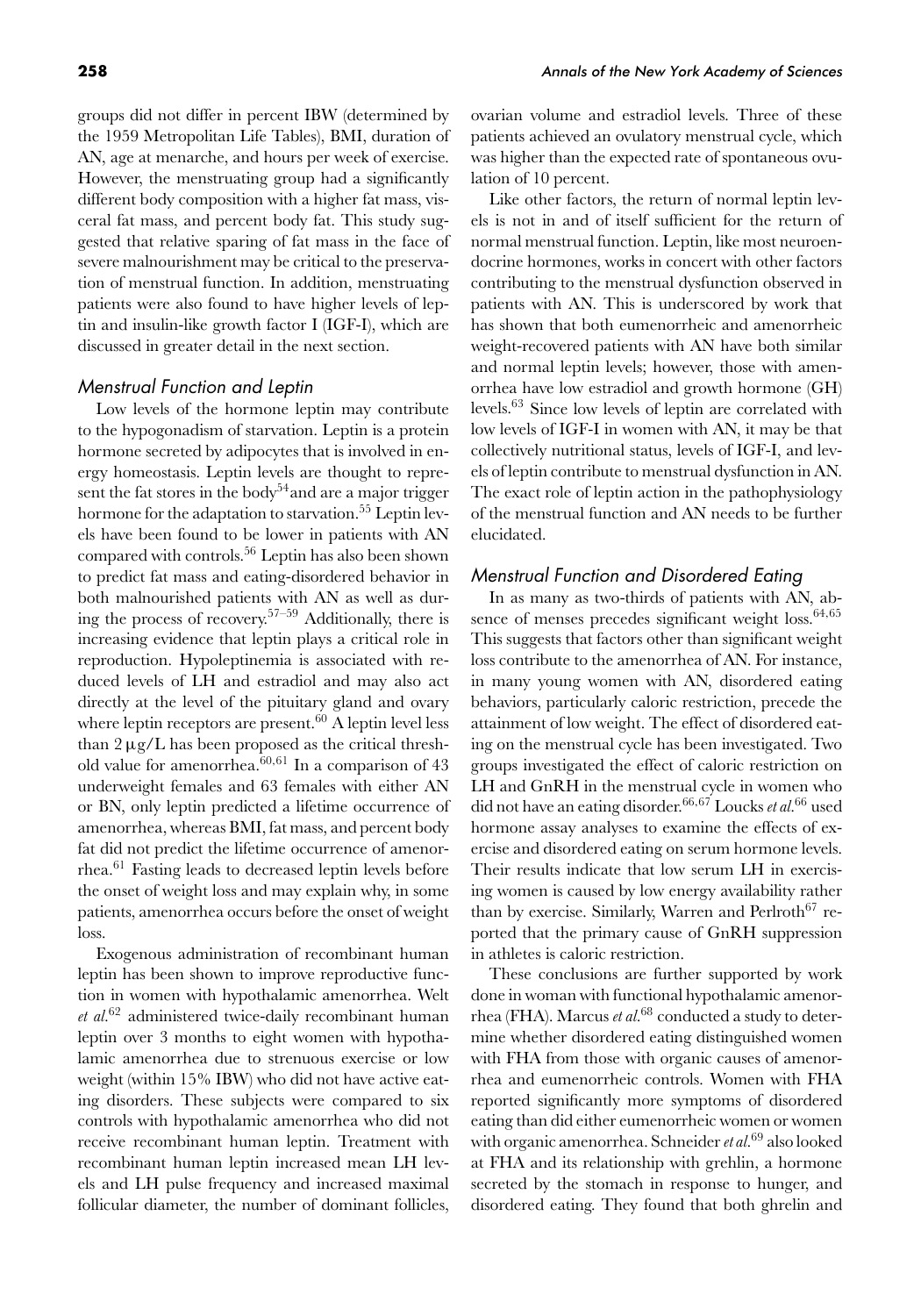eating behaviors (as measured by the Eating Attitudes Test) were significantly elevated in FHA, even in light of normal caloric intake. They proposed that ghrelin acts as a restraining metabolic signal preventing the return of regular menses in women with both disordered eating and FHA.

### *Menstrual Function and Exercise*

Excessive exercise is commonly seen in patients with AN.<sup>70</sup>*,*<sup>71</sup> Excessive exercise in non–eating-disordered athletes has been associated with menstrual irregularities. Exercise-induced amenorrhea has an incidence of 5 to 25%, depending on the type and level of activity, and is due to hypothalamic dysfunction associated with a decrease in pulse frequency of GnRH, with ensuing low levels of LH, FSH, and estradiol.<sup>72</sup> When combined with malnutrition and weight loss, exercise increases the likelihood of amenorrhea developing sooner and for a longer time. Litt and  $G$ lader<sup>73</sup> compared exercising and sedentary females with AN and found that exercisers with AN had a greater degree of menstrual dysfunction and took longer to resume menses following weight gain.

The female athlete triad is defined as the combination of disordered eating, amenorrhea, and osteoporosis. This is reviewed in greater detail in the chapter by Golden and Carlson in this volume. The female athlete triad is caused by an imbalance between energy intake and energy expenditure.66*,*<sup>67</sup> This in turn stimulates compensatory mechanisms, such as weight loss or energy conservation, subsequently causing a central suppression of reproductive function and concomitant hypoestrogenism.

### *Menstrual Function and Psychological Stressors*

As mentioned previously, menstrual dysfunction in adolescents with eating disorders is a complex phenomenon. Persistent amenorrhea may reflect the fact that young people with AN are not actually "weight recovered" or that weight may not be the sole factor contributing to the amenorrhea. For instance, psychological recovery has been shown to be an important feature contributing to resumption of menses in AN. One study followed a cohort of women for one year post treatment for AN.<sup>74</sup> Those patients who were weight-recovered but amenorrheic tended to have eating attitudes and behaviors consistent with AN. For example, these young women restricted their fat intake, were preoccupied with food and a thin ideal body, had fears of becoming fat, and had a distorted body image to a greater extent than those with return of menses. In addition, affective and/or anxiety disorders occur in 33–73% of young women with AN.25*,*75–77 Major depression, anxiety, and stress are associated with increased cortisol secretion and resistance to the negative feedback of cortisol on cortisol-releasing hormone (CRH), resulting in inhibition of GnRH secretion.<sup>78</sup> When depression, anxiety, or stress occur concurrently with an eating disorder, the effect of weight loss on the hypothalamic-pituitary-gonadal (HPG) axis may be compounded and contribute to amenorrhea.<sup>78</sup>

### Bulimia Nervosa

Women with BN can experience abnormalities in menstrual function. Unfortunately, the effect of BN on menstrual function is not well studied in adolescents.<sup>79</sup> Menstrual dysfunction and oligomenorrhea occur in approximately half of women with BN (range 37–64%), while amenorrhea occurs in 5–40%.<sup>6</sup>*,*31–37 In women with BN who have a prior history of AN, the prevalence of secondary amenorrhea is as high as 77%.<sup>6</sup> Menstrual dysfunction in women with BN has been associated with lifetime minimum BMI, a history of weight loss or AN, low caloric and dietary fat intake, high frequency of vomiting, binge eating, use of appetite suppressants, exercise frequency, and low thyroxin concentrations.<sup>6</sup>*,*36*,*<sup>80</sup> Perpetuation of menstrual dysfunction in women treated for BN has been associated with fluctuations in body weight, depression, and cigarette smoking, suggesting that these may act as ongoing metabolic stressors leading to menstrual dysfunction.<sup>36</sup>

Menstrual dysfunction in BN is associated with disruption of the HPG axis. Some normal-weight women with BN have low LH and FSH levels, low estradiol, and reduced 24-hour LH secretion patterns.<sup>34</sup>*,*80–85

There is also an association between BN and polycystic ovary syndrome (PCOS) which may contribute to the menstrual dysfunction observed in woman with BN. The prevalence of PCOS in BN has been reported to be as high as 76–100% when only ovarian morphology is examined using ultrasound.86–88 However, the prevalence of PCOS was 16.6% among young adult women with BN compared to 5–10% in the general population when clinical features, biochemical markers and ovarian morphology were all used to establish a diagnosis of PCOS.<sup>85</sup> Finally, patients with PCOS have been shown to have a high prevalence of BN.<sup>89</sup>*,*<sup>90</sup> The mechanism(s) for the association between BN and PCOS is unknown. Naessen *et al.*<sup>85</sup> have proposed that PCOS in the context of BN may be secondary to (1) disordered eating behaviors, such as binge eating, which may lead to abnormal insulin-induced increases in androgen concentrations or (2) that the hyperandrogenism of PCOS predisposes to the development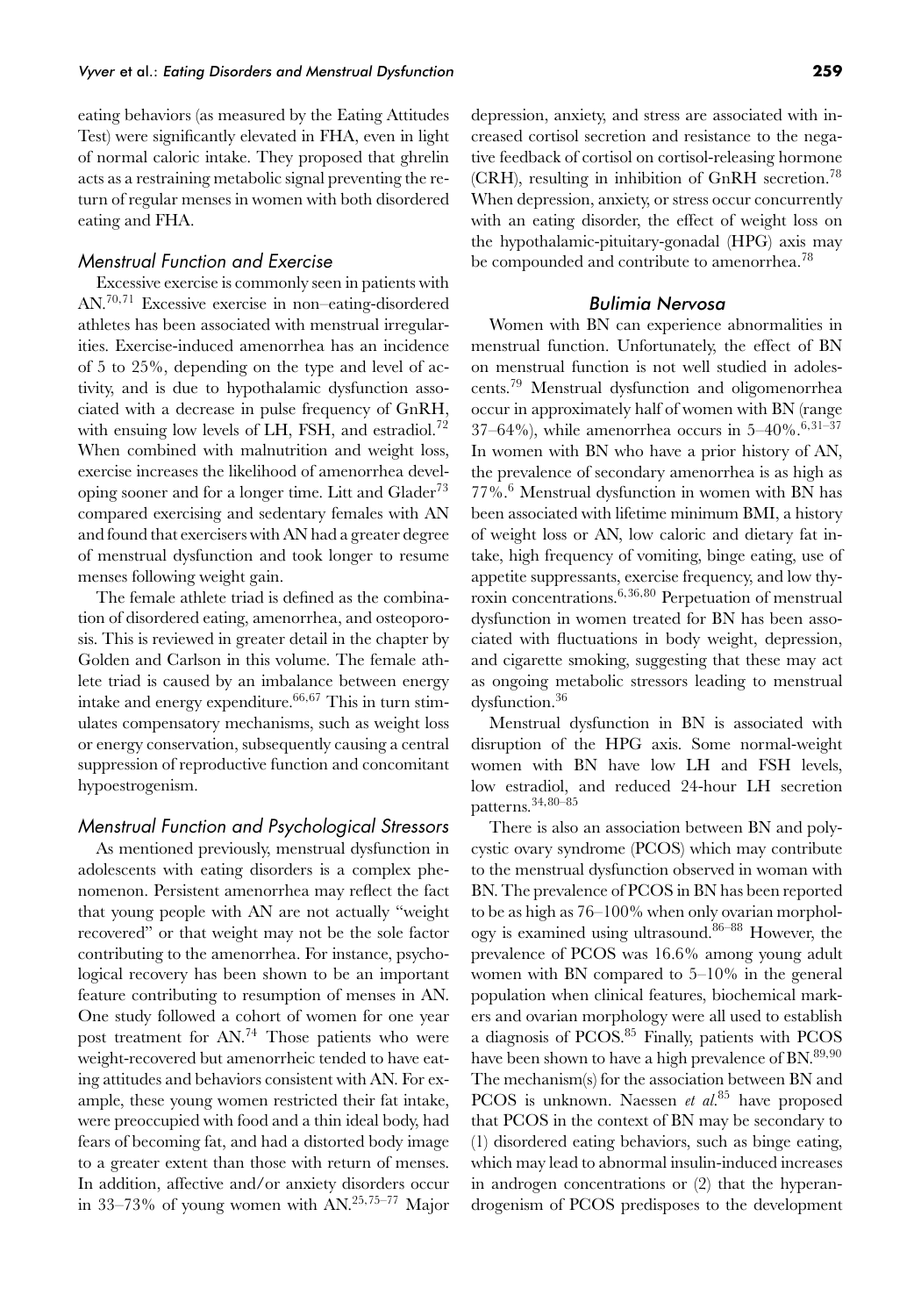of bulimic behavior by stimulating appetite, impairing impulse control, or causing irritability and depression.

# **Complications of Menstrual Dysfunction**

Menstrual dysfunction in adolescents with eating disorders can have far-reaching effects and exert a significant impact on growth and pubertal development, peak bone mass acquisition, and cognitive function. These complications may not be completely reversible.

### *Growth and Pubertal Development*

Eating disorders often present with the onset of puberty, when normal changes in body composition may combine with the developmental challenges of adolescence to produce body image disturbance. The resulting malnutrition may result in pubertal delay or arrest.<sup>91</sup>*,*<sup>92</sup> Pubertal delay is a common finding in adolescents who develop AN prior to the completion of puberty. Seventeen percent of adolescents with AN of the restricting type have sexual maturity ratings that were 2 standard deviations below the mean for age. $91$ Of particular concern is the effect that eating disorders can have on achievement of normal menarche. Misra *et al.*<sup>93</sup> found that of the female adolescents who had AN and had not attained menarche, 94% were above the mean age at menarche (12.8 years) for white girls in the United States and 35% were delayed more than 2 standard deviations (*>*15.3 years). In those who had attained menarche, 32% had menarche at an age greater than the mean age of menarche.<sup>93</sup> Others have also found the age of menarche to be delayed in females with early-onset AN compared to healthy adolescent females.92

Impairment of linear growth and permanent short stature occur in some adolescents with eating disorders.5 During normal puberty, estrogen levels increase simultaneously with increases in GH and IGF-I. Both estrogen and IGF-I are bone-trophic hormones that stimulate longitudinal bone growth. Regulation of longitudinal bone growth is likely due to a complex interplay between estrogen, other hormones, and the GH-IGF axis.94 Levels of estrogen and IGF-I are low in adolescents with AN, which may contribute to alterations in linear growth.<sup>93</sup>*,*<sup>95</sup>

### *Peak Bone Mass*

Peak bone mass acquisition occurs during adolescence.<sup>5</sup> The development of an eating disorder during adolescence can result in failure to acquire peak bone mass and result in low bone mineral density with a potential increased risk for fractures.<sup>96</sup> Failure to acquire peak bone mass is related to the menstrual disturbances that occur in eating disorders and is discussed in more detail in the chapter by Dr. Misra in this volume.

### *Cognitive Function*

Brain development involves increases in total white and occipital gray-matter volumes from ages 4 to 20 years in healthy children and adolescents, while temporal gray-matter volumes increases in childhood and adolescence, reaching a maximum at age 16.7 years and then declines.<sup>97</sup>*,*<sup>98</sup> Research on brain changes in AN suggests that the development of an eating disorder during this critical developmental period may cause structural and functional changes that may or may not be reversible.<sup>99–104</sup> MRI studies<sup>99</sup>have demonstrated increased cerebrospinal fluid (CSF) volumes associated with decreased total gray- and total white-matter volumes in adolescent females with AN compared to healthy controls. In a cross-sectional and longitudinal follow-up study,<sup>105</sup> patients who had recovered from AN showed persistent increases in CSF volume and deficits in gray matter compared to healthy controls; however, these values were both improved when compared to values in low-weight patients with AN. In a long-term follow-up study of brain structure and cognitive function, women with adolescentonset AN had larger lateral and third ventricles and showed cognitive deficits over a broad range of neuropsychological domains. Both weight recovery and cortisol were important modifiers of the structural brain changes. However, the women that remained amenorrheic had deficits in cognitive function across a variety of domains, including recall, verbal memory, working memory, visual reproduction, reading, math, and oral language.<sup>106</sup> Low circulating levels of estrogen have been shown to have an adverse impact on cognition in postmenopausal women, surgically menopausal women, and women with premature ovarian failure and Turner syndrome.<sup>107–109</sup> The relationship between amenorrhea and cognition in AN has yet to be fully elucidated.

# **Conclusions**

Menstrual dysfunction is a common feature of all types of eating disorders.<sup>6</sup> The etiology of menstrual dysfunction in adolescents with eating disorders is multifaceted and the result of a complex interplay of many factors including body weight, body fat, leptin and other hormones, eating attitudes and behaviors, exercise, and psychological stressors. This is further complicated by the fact that eating disorders are common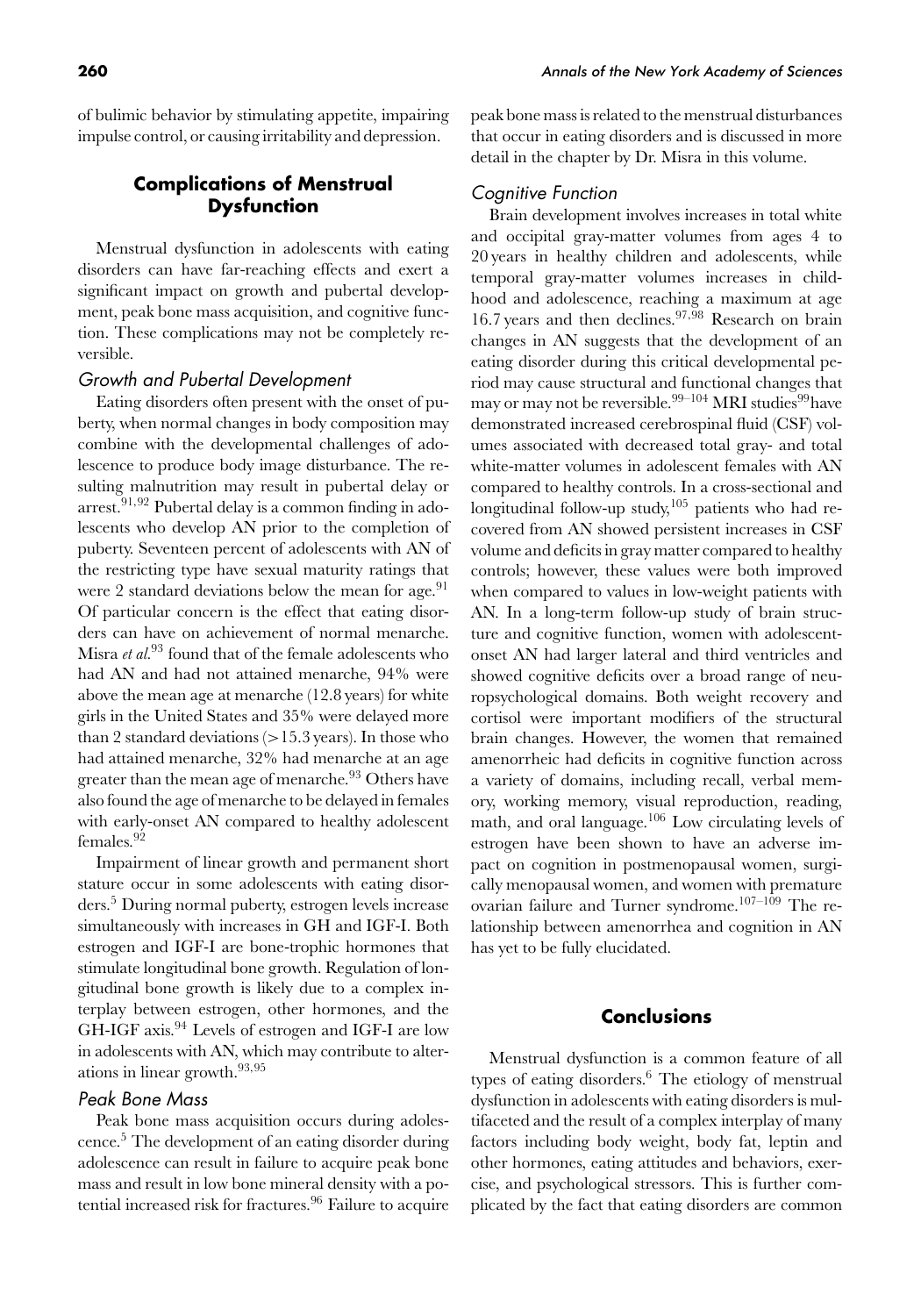among adolescent girls, a time of profound physical and mental growth and development. The significance of menstrual dysfunction in adolescents with eating disorders is particularly important when considering its impact on linear growth, pubertal development, bone mineral accretion, and cognitive functioning.

Research on menstrual dysfunction in eating disorders has produced a base of knowledge, albeit one with major gaps. Most of the research on menstrual function and eating disorders has focused on adults, and the findings may not apply to younger individuals. Thus, the research agenda for menstrual function and eating disorders among adolescents is vast.

Further study of the many factors that influence menarche and menstruation is needed. The identification of clinically useful biological markers to predict menarche and return of menstrual function is critical in the treatment and prevention of significant morbidity in this population. Menstrual dysfunction in adolescents with eating disorders has far reaching effects. Future research in patients with AN will help us appreciate the impact of estrogen on cognition and this may have important implications for understanding the treatment and prognosis of AN. Finally, research on the causes of menstrual dysfunction in adolescents with eating disorders will provide researchers and clinicians with a clearer understanding of the physical and psychological implications that these disorders can have on the adolescent's overall health.

#### **Conflicts of Interest**

Dr. Katzman received NIH funding.

### **References**

- 1. FISHER, M., N.H. GOLDEN & D.K. KATZMAN, *et al*. 1995. Eating disorders in adolescents: a background paper. J. Adolesc. Health **16:** 420–437.
- 2. SULLIVAN, P. 1995. Mortality in anorexia nervosa. Am. J. Psychiatry **152:** 1073–1074.
- 3. STEINER, H. & J. LOCK. 1998. Anorexia nervosa and bulimia nervosa in children and adolescents: a review of the past 10 years. J. Am. Acad. Child Adolesc. Psychiatry **37:** 352–359.
- 4. ROME, E.S. & S. AMMERMAN. 2003. Medical complications of eating disorders: an update. J. Adolesc. Health **33:**418–426.
- 5. KATZMAN, D.K. 2005. Medical complications in adolescents with anorexia nervosa: a review of the literature. Int. J. Eat. Disord. **37:** S52–S59.
- 6. PINHEIRO, A.P., L.M. THORNTON & K.H. PLOTONICOV, *et al*. 2007. Patterns of menstrual disturbance in eating disorders. Int. J. Eat. Disord. **40:** 424–434.
- 7. AMERICAN PSYCHIATRIC ASSOCIATION. 2000. Diagnostic

and Statistical Manual of Mental Disorders, 4th ed., text revision (DSM-IV-TR). American Psychiatric Association. Washington, DC.

- 8. NICHOLLS, D., R. CHATER & B. LASK. 2000. Children into DSM don't go: a comparison of classification systems for eating disorders in childhood and early adolescence. Int. J. Eat. Disord. **28:** 317–324.
- 9. GOLDEN, N.H., D.K. KATZMAN & R.E. KREIPE, *et al*. 2003. Eating disorders in adolescents. J. Adolesc. Health **33:** 496–503.
- 10. WORKGROUP FOR CLASSIFICATION OF EATING DISORDERS IN CHILDREN AND ADOLESCENTS. 2007. Classification of child and adolescent eating disturbances. Int. J. Eat. Disord. **40:** S117–S122.
- 11. HOEK, H.W. & D. VAN HOEKEN. 2003. Review of the prevalence and incidence of eating disorders. Int. J. Eat. Disord. **34:** 383–396.
- 12. BULIK, C.M., P.F. SULLIVAN, F. TOZZI, *et al*. 2006. Prevalence, heritability, and prospective risk factors for anorexia nervosa. Arch. Gen. Psychiatry **63:** 305–312.
- 13. HERZOG, D.B., M.B. KELLER & P.W. LAVORI. 1988. Outcome in anorexia nervosa and bulimia nervosa: a review of the literature. J. Nerv. Ment. Dis. **176:** 131–143.
- 14. RATNASURIYA, R., I. EISLER, G. SZMUKLER & G. RUSSELL. 1991. Anorexia nervosa: outcome and prognostic factors after 20 years. Br. J. Psychiatry **158:** 495–502.
- 15. STEINHAUSEN, H., CHRISTOPH & R. SEIDEL. 1993. Outcome in adolescent eating disorders. Int. J. Eat. Disord. **14:** 487–496.
- 16. CASPER, R.C. & L.N. JABINE. 1996. An eight-year followup: Outcome from adolescent compared to adult onset anorexia nervosa. J. Youth Adolesc. **25:** 499–517.
- 17. HERPERTZ-DAHLMANN, B.M., C. WEWETZER, E. SCHULZ& H. REMSCHMIDT. 1996. Course and outcome in adolescent anorexia nervosa. Int. J. Eat. Disord. **19:** 335–345.
- 18. HERPERTZ-DAHLMANN, B.M., C. WEWETZER, E. SCHULZ & H. REMSCHMIDT. 1996. Outcome, psychosocial functioning, and prognostic factors in adolescent anorexia nervosa as determined by prospective follow-up assessment. J. Youth Adolesc. **25:** 455–471.
- 19. WENTZ, E., C. GILLBERG, I.C. GILLBERG & M. RASTAM. 2001. Ten-year follow-up of adolescent-onset anorexia nervosa: psychiatric disorders and overall functioning scales. J. Child. Psychol. Psychiat. **42:** 613–622.
- 20. FICHTER, M.M. & N. QUADFLIEG. 1997. Six-year course of bulimia nervosa. Int. J. Eat. Disord. **22:** 361–384.
- 21. KEEL, P.K., J.E. MITCHELL, K.B. MILLER, T.L. DAVIS & S.J. CROW. 1999. Long-term outcome of bulimia nervosa. Arch. Gen. Psychiatry **56:** 63–69.
- 22. HERZOG, D.B., D.J. DORER & P.K. KEEL, *et al*. 1999. Recovery and relapse in anorexia and bulimia nervosa: a 7.5-year follow-up study. J. Am. Acad. Child Adolesc. Psychiatry **38:** 829–837.
- 23. FAIRBURN, C.G., P.A. NORMAN, S.L. WELCH, *et al*. 1995. A prospective study of outcome in bulimia nervosa and the long-term effects of three psychological treatments. Arch. Gen. Psychiatry **52:** 304–312.
- 24. FAIRBURN, C.G., Z. COOPER, H.A. DOLL, *et al*. 2000. The natural course of bulimia nervosa and binge eating disorder in young women. Arch. Gen. Psychiatry **57:** 659– 665.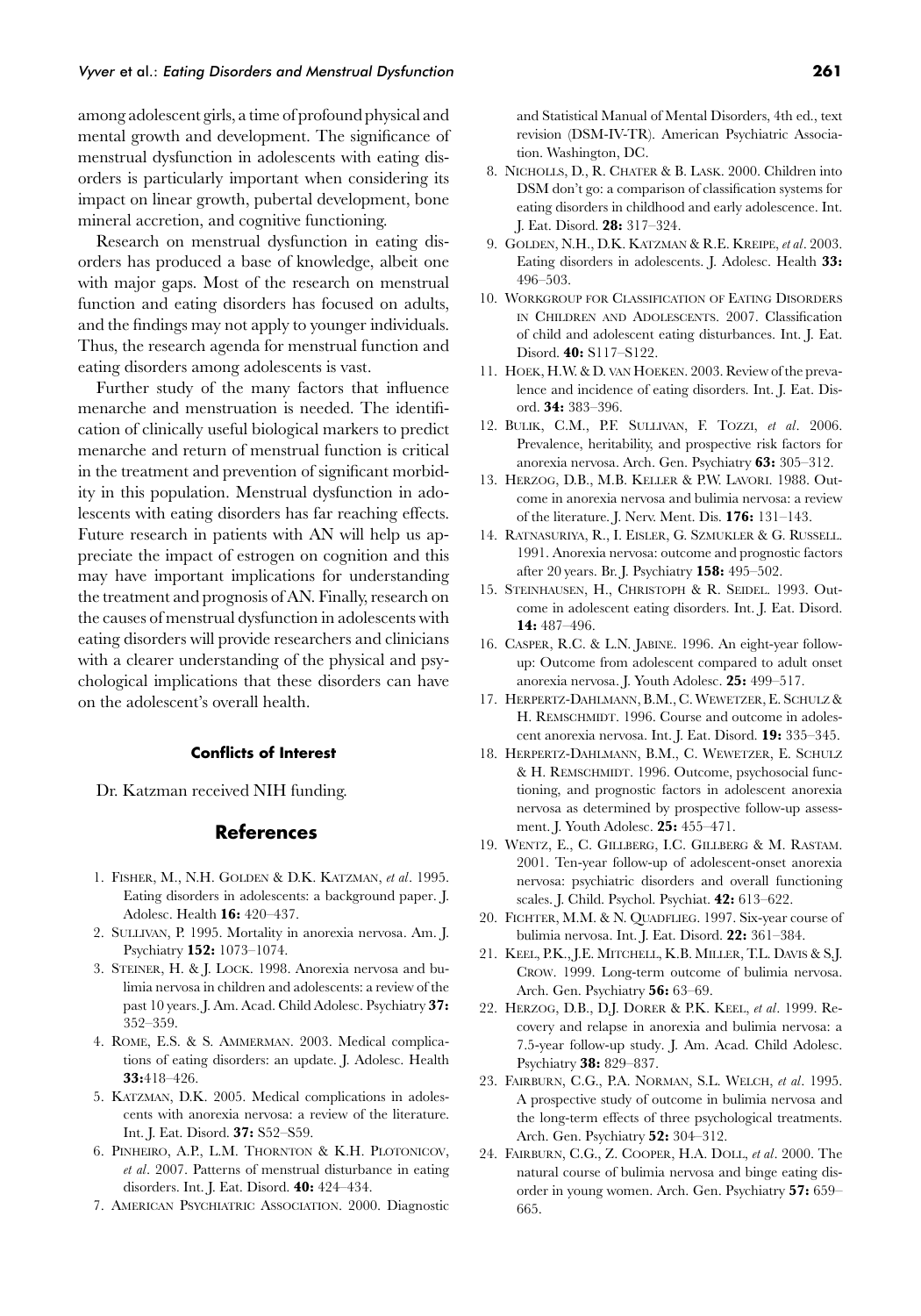#### **262 Annals of the New York Academy of Sciences 262**

- 25. LAESSLE, R.G., H.U. WITTCHEN, M.M. FICHTER & K.M. PIRKE. 1989. The significance of subgroups of bulimia and anorexia nervosa: lifetime frequency of psychiatric disorders. Int. J. Eat Disord. **8:** 569–574.
- 26. TURNER, H. & R. BRYANT-WAUGH. 2004. Eating disorder not otherwise specified (EDNOS): profiles of clients presenting at a community eating disorder service. Eur. Eat. Disord. Rev. **12:** 18–26.
- 27. FAIRBURN, C.G. & K. BOHN. 2005. Eating disorder NOS (EDNOS): an example of the troublesome "not otherwise specified" (NOS) category in DSM-IV. Behav. Res. Ther. **43:** 691–701.
- 28. FAIRBURN, C.G., Z. COOPER, K. BOHN, *et al*. 2007. The severity and status of eating disorder NOS: Implications for DSM-V. Behav. Res. Ther. **45:** 1705–1715.
- 29. PEEBLES, R., J.L. WILSON & J.D. LOCK. 2006. How do children with eating disorders differ from adolescents with eating disorders at initial evaluation? J. Adolesc. Health **39:** 800–805.
- 30. RICCA, V., E. MANNUCCI & B. MEZZANI, *et al*. 2001. Psychopathological and clinical features of outpatients with an eating disorder not otherwise specified. Eating Weight Disord. **6:** 157–165.
- 31. FAIRBURN, C.G. & P.J. COOPER. 1982. Self-induced vomiting and bulimia nervosa: an undetected problem. Br. Med. J. (Clinical Research edition) **284:** 1153–1155.
- 32. FAIRBURN, C. & P. COOPER. 1984. The clinical features of bulimia nervosa. Br. J. Psychiatry **144:** 238–246.
- 33. GARNER, D., P. GARFINKEL & M. O'SHAUGHNESSY. 1985. The validity of the distinction between bulimia with and without anorexia nervosa. Am. J. Psychiatry **142:** 581– 587.
- 34. PIRKE, K.M., M.M. FICHTER & C. CHLOND, *et al*. 1987. Disturbances of the menstrual cycle in bulimia nervosa. Clin. Endocrinol. **27:** 245–251.
- 35. CANTOPHER, T., C. EVANS, J.H. LACEY & J.M. PEARCE. 1988. Menstrual and ovulatory disturbance in bulimia. Br. Med. J. **297:** 836–837.
- 36. GENDALL, K.A., C.M. BULIK, P.R. JOYCE, *et al*. 2000. Menstrual cycle irregularity in bulimia nervosa. J. Psychosom. Res. **49:** 409–415.
- 37. CROW, S.J., P. THURAS, P.K. KEEL & J.E. MITCHELL. 2002. Long-term menstrual and reproductive function in patients with bulimia nervosa. Am. J. Psychiatry **159:** 1048– 1050.
- 38. GARFINKEL, P., E. LIN & P. GOERING, *et al*. 1996. Should amenorrhoea be necessary for the diagnosis of anorexia nervosa? Evidence from a Canadian community sample. Br. J. Psychiatry **168:** 500–506.
- 39. MARSHALL, J.C. & T.R. FRASER. 1971. Amenorrhea in anorexia nervosa: assessment and treatment with clomiphene citrate. Br. Med. J. **4:** 590–592.
- 40. MARSHALL, J. & R. KELCH. 1979. Low dose pulsatile gonadotropin-releasing hormone in anorexia nervosa: a model of human pubertal development. J. Clin. Endocrinol. Metab. **49:** 712–718.
- 41. SHERMAN, B., K. HALMI & R. ZAMUDIO. 1975. LH and FSH response to gonadotropin-releasing hormone in anorexia nervosa: effect of nutritional rehabilitation. J. Clin. Endocrinol. Metab. **41:** 135–142.
- 42. KAKARLA, N. & K.D. BRADSHAW. 2003. Disorders of pubertal development: precocious puberty. Semin. Reprod. Med. **21:** 339–351.
- 43. BOYAR, R.M., J. KATZ & J.W. FINKELSTEIN, *et al*. 1974. Anorexia nervosa: immaturity of the 24-hour luteinizing hormone secretory pattern. N. Engl. J. Med. **291:** 861– 865.
- 44. GOLDEN, N.H., M.S. JACOBSON, J. SCHEBENDACH, *et al*. 1997. Resumption of menses in anorexia nervosa. Arch. Pediatr. Adolesc. Med. **151:** 16–21.
- 45. SHOMENTO, S.H. & R.E. KREIPE. 1994. Menstruation and fertility following anorexia nervosa. Adolesc. Pediatr. Gynecol. **7:** 142–146.
- 46. SWENNE, I. 2004. Weight requirements for return of menstruations in teenage girls with eating disorders, weight loss and secondary amenorrhoea. Acta Paediat. **93:** 1449–1455.
- 47. MASON, H.D., A. KEY, R. ALLAN & B. LASK. 2007. Pelvic ultrasonography in anorexia nervosa: what the clinician should ask the radiologist and how to use the information provided. Eur. Eat. Disord. Rev. **15:** 35–41.
- 48. TREASURE, J.L. 1988. The ultrasonographic features in anorexia nervosa and bulimia nervosa: a simplified method of monitoring hormonal states during weight gain. J. Psychosom. Res. **32:** 623–634.
- 49. LAI, K., R. BRUYN, B. LASK, *et al*. 1994. Use of pelvic ultrasound to monitor ovarian and uterine maturity in childhood onset anorexia nervosa. Arch. Dis. Child. **71:** 228–231.
- 50. KEY, A., H. MASON, R. ALLAN & B. LASK. 2002. Restoration of ovarian and uterine maturity in adolescents with anorexia nervosa. Int. J. Eat. Disord. **32:** 319–325.
- 51. FRISCH, R.E. & J.W. MCARTHUR. 1974. Menstrual cycles: fatness as a determinant of minimum weight for height necessary for their maintenance or onset. Science **185:** 949–951.
- 52. MISRA, M., R. PRABHAKARAN & K.K. MILLER, *et al*. 2006. Role of cortisol in menstrual recovery in adolescent girls with anorexia nervosa. Pediatr. Res. **59:** 598–603.
- 53. MILLER, K.K., S. GRINSPOON & S. GLEYSTEEN, *et al*. 2004. Preservation of neuroendocrine control of reproductive function despite severe undernutrition. J. Clin. Endocrinol. Metab. **89:** 4434–4438.
- 54. MATEJEK, N., E. WEIMANN, C. WITZEL, *et al*. 1999. Hypoleptinaemia in patients with anorexia nervosa and in elite gymnasts with anorexia athletica. Int. J. Sports Med. **20:** 451–456.
- 55. CHAN, J.L. & C.S. MANTZOROS. 2005. Role of leptin in energy-deprivation states: normal human physiology and clinical implications for hypothalamic amenorrhoea and anorexia nervosa. Lancet **366:** 74–85.
- 56. MEHLER, P.S., R.H. ECKEL & W.T. DONAHOO. 1999. Leptin levels in restricting and purging anorectics. Int. J. Eat. Disord. **26:** 189–194.
- 57. NAKAI, Y., S. HAMAGAKI, S. KATO, *et al*. 1999. Role of leptin in women with eating disorders. Int. J. Eat. Disord. **26:** 29–35.
- 58. NAKAI, Y., S. HAMAGAKI, S. KATO, *et al*. 1999. Leptin in women with eating disorders. Metabolism **48:** 217–220.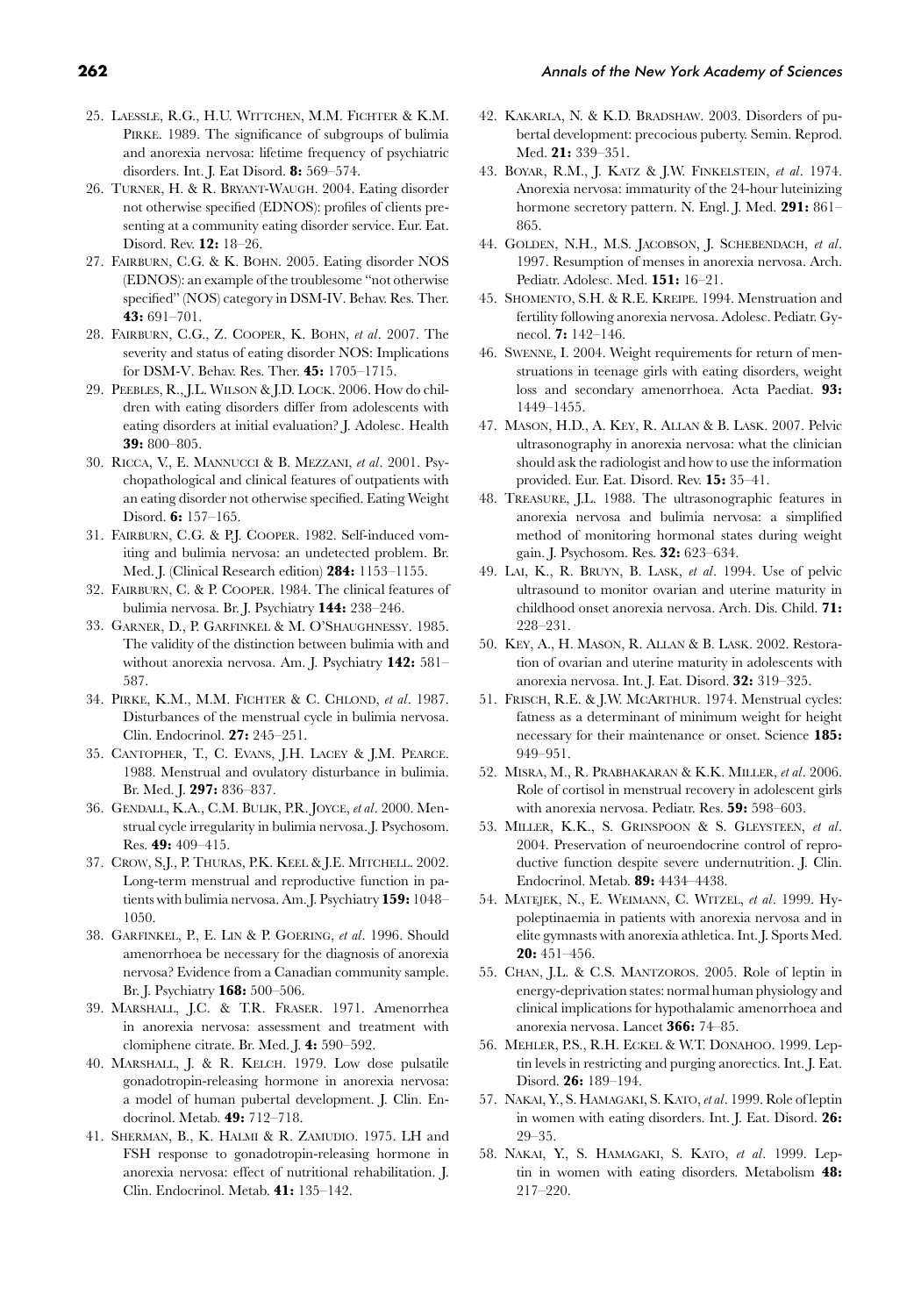- 59. MORGAN, J.F., J. BOLTON, P.M. SEDGWICK, *et al*. 1999. Changes in plasma concentrations of leptin and body fat composition during weight restoration in anorexia nervosa. J. Clin. Endocrinol. Metab. **84:** 2257.
- 60. HEBEBRAND, J., T.D. MULLER, K. HOLTKAMP & B. HERPERTZ-DAHLMANN. 2007. The role of leptin in anorexia nervosa: clinical implications. Mol. Psychiatry **12:** 23–35.
- 61. KOPP, W., W.F. BLUM & S. VON PRITTWITZ, *et al*. 1997. Low leptin levels predict amenorrhea in underweight and eating disordered females. Mol. Psychiatry **2:** 335–340.
- 62. WELT, C.K., J.L. CHAN & J. BULLEN, *et al*. 2004. Recombinant human leptin in women with hypothalamic amenorrhea. N. Engl. J. Med. **351:** 987–997.
- 63. AUDI, L., C.S. MANTZOROS, A. VIDAL-PUIG, *et al*. 1998. Leptin in relation to resumption of menses in women with anorexia nervosa. Mol. Psychiatry **3:** 544–547.
- 64. HALMI, K.A. 1974. Anorexia nervosa: demographic and clinical features in 94 cases. Psychosomatic Med. **36:** 18–26.
- 65. HURD, H.P., P.J. PALUMBO & H. GHARIB. 1977. Hypothalamic-endocrine dysfunction in anorexia nervosa. Mayo Clinic Proc. **52:** 711–716.
- 66. LOUCKS A.B., M. VERDUN & E.M. HEATH. 1998. Low energy availability, not stress of exercise, alters LH pulsatility in exercising women. J. Appl. Physiol. **84:** 37–46.
- 67. WARREN, M.P. & N.E. PERLROTH. 2001. The effects of intense exercise on the female reproductive system. J. Endocrinol. **170:** 3–11.
- 68. MARCUS, M.D., T.L. LOUCKS & S.L. BERGA. 2001. Psychological correlates of functional hypothalamic amenorrhea. Fertil. Steril. **76:** 310–316.
- 69. SCHNEIDER, L.F. & M.P. WARREN. 2006. Functional hypothalamic amenorrhea is associated with elevated ghrelin and disordered eating. Fertil. Steril. **86:** 1744–1749.
- 70. DAVIS, C., D.K. KATZMAN & S. KAPTEIN, *et al*. 1997. The prevalence of high-level exercise in the eating disorders: etiological implications. Compr. Psychiatry **38:** 321–326.
- 71. SHROFF, H., L. REBA & L.M. THORNTON, *et al*. 2006. Features associated with excessive exercise in women with eating disorders. Int. J. Eat. Disord. **39:** 454–461.
- 72. WARREN, M.P. 1999. Health issues for women athletes: exercise-induced amenorrhea. J. Clin. Endocrinol. Metab. **84:** 1892–1896.
- 73. LITT, I.F. & L. GLADER. 1986. Anorexia nervosa, athletics, and amenorrhea. J. Pediatr. **109:** 150–153.
- 74. FALK, J.R. & K.A. HALMI. 1982. Amenorrhea in anorexia nervosa: examination of the critical body weight hypothesis. Biol. Psychiatry **17:** 799–806.
- 75. HALMI, K.A., E. ECKERT, P. MARCHI, *et al*. 1991. Comorbidity of psychiatric diagnoses in anorexia nervosa. Arch. Gen. Psychiatry **48:** 712–718.
- 76. HERZOG, D.B., M.B. KELLER, N.R. SACKS, *et al*. 1992. Psychiatric comorbidity in treatment-seeking anorexics and bulimics. J. Am. Acad. Child Adolesc. Psychiatry **31:** 810–818.
- 77. GEIST, R., R. DAVIS & M. HEINMAA. 1998. Binge/purge symptoms and comorbidity in adolescents with eating disorders. Can. J. Psychiatry **43:** 507–512.
- 78. YOUNG, E.A. & A. KORSZUN. 2002. The hypothalamicpituitary-gonadal axis in mood disorders. Endocrinol. Metab. Clin. North Am. **31:** 63–78.
- 79. LEGRANGE, D., LOEB, K., S. VANORMAN & C. JELLAR. 2004. Bulimia nervosa in adolescents: a disorder in evolution? Arch. Pediatr. Adolesc. Med. **158:** 478–482.
- 80. SCHWEIGER, U., K. PIRKE, R. LAESSLE & M. FICHTER. 1992. Gonadotropin secretion in bulimia nervosa. J. Clin. Endocrinol. Metab. **74:** 1122–1127.
- 81. PIRKE, K.M., M.M. FICHTER, U. SCHWEIGER, *et al*. 1987. Gonadotropin secretion pattern in bulimia nervosa. Int. J. Eat. Disord. **6:** 655–661.
- 82. PIRKE, K.M., M. DOGS, M.M. FICHTER & R.J. TUSCHL. 1988. Gonadotrophins, oestradiol and progesterone during the menstrual cycle in bulimia nervosa. Clin. Endocrinol. **29:** 265–270.
- 83. DEVLIN, M.J., B.T. WALSH & J.L. KATZ, *et al*. 1989. Hypothalamic-pituitary-gonadal function in anorexia nervosa and bulimia. Psychiatry Res. **28:** 11–24.
- 84. RESCH, M., G. SZENDEI & P. HAÁSZ. 2004. Bulimia from a gynecological view: hormonal changes. J. Obstet. Gynaecol. **24:** 907–910.
- 85. NAESSEN, S., K. CARLSTROM, L. GAROFF, *et al*. 2006. Polycystic ovary syndrome in bulimic women: an evaluation based on the new diagnostic criteria. Gynecol. Endocrinol. **22:** 388–394.
- 86. MCCLUSKEY, S.E., J.H. LACEY & J.M. PEARCE. 1992. Binge-eating and polycystic ovaries. Lancet **340:** 723.
- 87. RAPHAEL, F.J., D.A. RODIN, A. PEATTIE, *et al*. 1995. Ovarian morphology and insulin sensitivity in women with bulimia nervosa. Clin. Endocrinol. **43:** 451–455.
- 88. MORGAN, J.F., S.E. MCCLUSKEY, J.N. BRUNTON & J. HU-BERT LACEY. 2002. Polycystic ovarian morphology and bulimia nervosa: a 9-year follow-up study. Fertil. Steril. **77:** 928–931.
- 89. MCCLUSKEY, S.E., C. EVANS, J.H. LACEY, *et al*. 1991. Polycystic ovary syndrome and bulimia. Fertil. Steril. **55:** 287–291.
- 90. JAHANFAR, S., J.A. EDEN & T.V. NGUYENT. 1995. Bulimia nervosa and polycystic ovary syndrome. Gynecol. Endocrinol. **9:** 113–117.
- 91. PALLA, B. & I.F. LITT. 1988. Medical complications of eating disorders in adolescents. Pediatrics **81:** 613–623.
- 92. LANTZOUNI, E., G.R. FRANK, N.H. GOLDEN & R.I. SHENKER. 2002. Reversibility of growth stunting in early onset anorexia nervosa: a prospective study. J. Adolesc. Health **31:** 162–165.
- 93. MISRA, M., A. AGGARWAL & K.K. MILLER, *et al*. 2004. Effects of anorexia nervosa on clinical, hematologic, biochemical, and bone density parameters in communitydwelling adolescent girls. Pediatrics **114:** 1574–1583.
- 94. JUUL, A. 2001. The effects of oestrogens on linear bone growth. Hum. Reprod. Update **7:** 303–313.
- 95. MISRA, M., K.K. MILLER & J. BJORNSON, *et al*. 2003. Alterations in growth hormone secretory dynamics in adolescent girls with anorexia nervosa and effects on bone metabolism. J. Clin. Endocrinol. Metab. **88:** 5615–5623.
- 96. MISRA, M. & A. KLIBANSKI. 2006. Anorexia nervosa and osteoporosis. Rev. Endocr. Metab. Disord. **7:** 91–99.